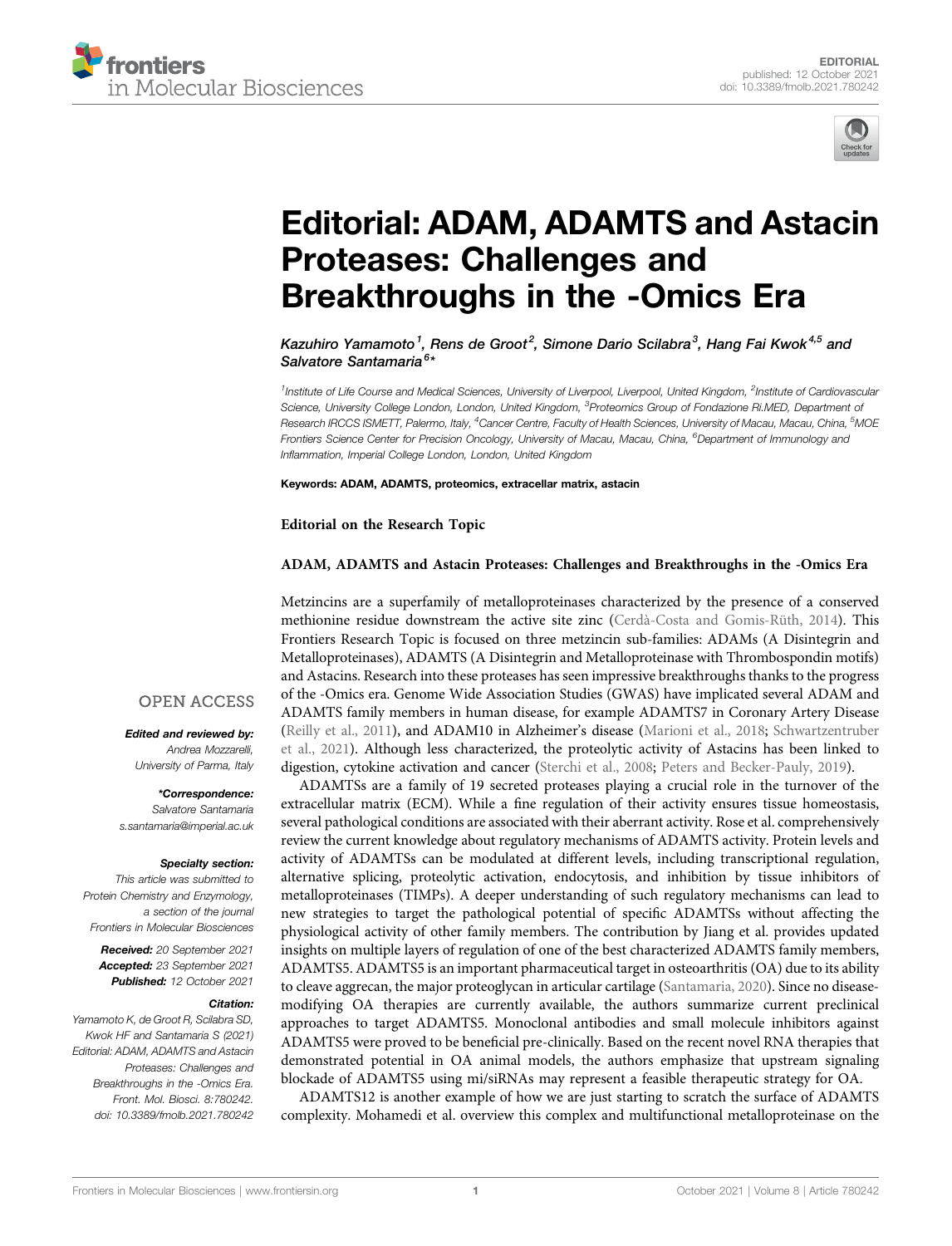20th anniversary of its identification. The authors discuss functions of ADAMTS12 in inflammatory processes, arthritis, degenerative intervertebral disc, chondrogenesis, tendon degeneration, cancer, neurological and fertility disorders. Different domains of ADAMTS12 can interact with different ECM components, which in turn modify its proteolytic activity. The authors emphasize that identification of ADAMTS12-binding partners would contribute to a deeper understanding of its biological functions.

A central aspect of this Research Topic is the identification of novel metzincin substrates using state-of-the-art proteomics approach. In the last decade, mass spectrometry-based techniques have dramatically expanded our knowledge of proteases' substrate repertoire, the degradome [\(López-Otín and](#page-2-7) [Overall, 2002](#page-2-7)). The most successful techniques have been those targeting the newly formed N-terminus generated following cleavage of the substrate, such as N-Terminal Amine Isotopic Labeling of Substrates (TAILS) [\(Mintoo et al., 2021](#page-2-8)). N-TAILS has been instrumental to elucidate the degradome of ADAMTS7 ([Colige et al., 2019\)](#page-2-9), 2, 3, and 14 [\(Bekhouche et al., 2016](#page-1-0)). While these approaches used fibroblast conditioned media as a source of substrates, [Leduc et al.](https://doi.org/10.3389/fmolb.2021.643178%20) investigated substrates in vivo by directly comparing skin from  $Adam2^{-/-}$ ,  $Adamts14^{-/-}$  and  $Adamts2^{-/-}$ Adamts14<sup>-/-</sup> knockout mice with those of wild type littermates. Their results confirm the cleavage site preference (P1 and P1′ residues) of these proteases and provide more detail about their role in collagen fibril organization. As often in proteomics, further studies are required to assess the relevance of these intriguing proteolytic events and novel substrates.

The current pandemic has stressed the need for better intervention strategies aiming at the prevention and treatment of infections caused by respiratory viruses. As highlighted by [Pedrina and Stambas](https://doi.org/10.3389/fmolb.2021.703456%20), the ECM offers novel opportunities for intervention. The proteoglycan versican is a major ECM component and has been shown to be involved in the immune response to viral infection by binding chemokines that guide leukocyte extravasation. Versican also provides a barrier for leukocyte migration, as summarized in the contribution by [McMahon et al.](https://doi.org/10.3389/fmolb.2021.703868) ADAMTS4 and ADAMTS5 are the two major versicanases ([Santamaria et al., 2019\)](#page-2-10), so it does not come as a surprise that they have been implicated in the pathological ECM remodeling that occurs upon viral infection. However, their role seems to be radically different. ADAMTS5 versicanase activity seems to exert a beneficial role by facilitating leucocyte migration as demonstrated by the delayed virus clearance observed in Adamts5 knockout mice [\(McMahon et al., 2016](#page-2-11)). On the other hand, ADAMTS4 expression positively correlates with severe influenza virus infection in humans ([Boyd et al., 2020\)](#page-1-1), suggesting that ADAMTS4 can be a potential target for therapeutic intervention. Several inhibitory antibodies have

# **REFERENCES**

<span id="page-1-0"></span>Bekhouche, M., Leduc, C., Dupont, L., Janssen, L., Delolme, F., Goff, S. V. L., et al. (2016). Determination of the Substrate Repertoire of ADAMTS2, 3, and 14 Significantly Broadens Their Functions and Identifies Extracellular Matrix been described [\(Santamaria and de Groot, 2019](#page-2-12)) and these can be deployed to target ADAMTS4 and other metzincins involved in the dysregulated immune response to viral infection. On the other hand, increasing the activity of ADAMTS5 in the context of severe influenza infection may not be trivial. Although increased ADAMTS5 activity has been achieved indirectly by blocking its endocytosis with a monoclonal antibody [\(Santamaria et al., 2017\)](#page-2-13), a caveat when considering ADAMTSs as therapeutic targets is their complex, multisystemic role, for example their involvement in cardiovascular homeostasis [\(Santamaria and de Groot, 2020\)](#page-2-14).

Like ADAMs, Astacins can cleave membrane-tethered proteins and therefore act as sheddases [\(Sterchi et al., 2008;](#page-2-4) [Peters and Becker-Pauly, 2019](#page-2-5)). Meprin  $β$  is perhaps the best characterized Astacin. Meprin β is a type I transmembrane protein whose expression is associated with certain types of cancer, including melanoma. Thus, it is crucial to find the driver mutation(s) of meprin β and its variants to study the impact on the invasiveness of tumor cells. Two genetic variants of meprin β (G45R and G89R) have been found in melanomas. [Gellrich et al.](https://www.frontiersin.org/articles/10.3389/fmolb.2021.702341/abstract) characterized these two variants and found that, similar to wild type meprin β, the G45R variant is able to shed a number of specific substrates and promote invasion when expressed in HeLa cancer cells. On the other hand, the G89R variant showed impaired trafficking to the cell surface, reduced shedding of its target substrates and diminished cancer cell invasion. A similar mechanistic approach can be extended to elucidate the activity of other meprin  $\beta$  variants [\(Peters and](#page-2-5) [Becker-Pauly, 2019](#page-2-5)).

Overall, the studies included in this Research Topic expand our knowledge of the role and regulation of ADAMs, ADAMTSs and Astacins in a variety of biological processes, something that would not have been possible without the powerful new -Omics tools that have been widely adopted in the last decade.

# AUTHOR CONTRIBUTIONS

KY, RdG, SDS, HK and SS planned, wrote, and revised the editorial manuscript. All authors contributed to the article and approved the submitted version.

# FUNDING

The work of the authors is supported by funds from the Versus Arthritis (21447 to KY), the Fondazione con il Sud within the "Brains to South" program (Grant Agreement No. 2018–PDR–00799 to SDS), the Science and Technology Development Fund of Macau SAR (FDCT) (0055/2019/A1 to HK) and the British Heart Foundation (FS/IBSRF/20/25032 to SS).

Organization and TGF-β Signaling as Primary Targets. FASEB j. 30 (5), 1741–1756. doi:[10.1096/fj.15-279869](https://doi.org/10.1096/fj.15-279869)

<span id="page-1-1"></span>Boyd, D. F., Allen, E. K., Allen, E. K., Randolph, A. G., Guo, X.-z. J., Weng, Y., et al. (2020). Exuberant Fibroblast Activity Compromises Lung Function via ADAMTS4. Nature 587 (7834), 466–471. doi:[10.1038/s41586-020-](https://doi.org/10.1038/s41586-020-2877-5) [2877-5](https://doi.org/10.1038/s41586-020-2877-5)